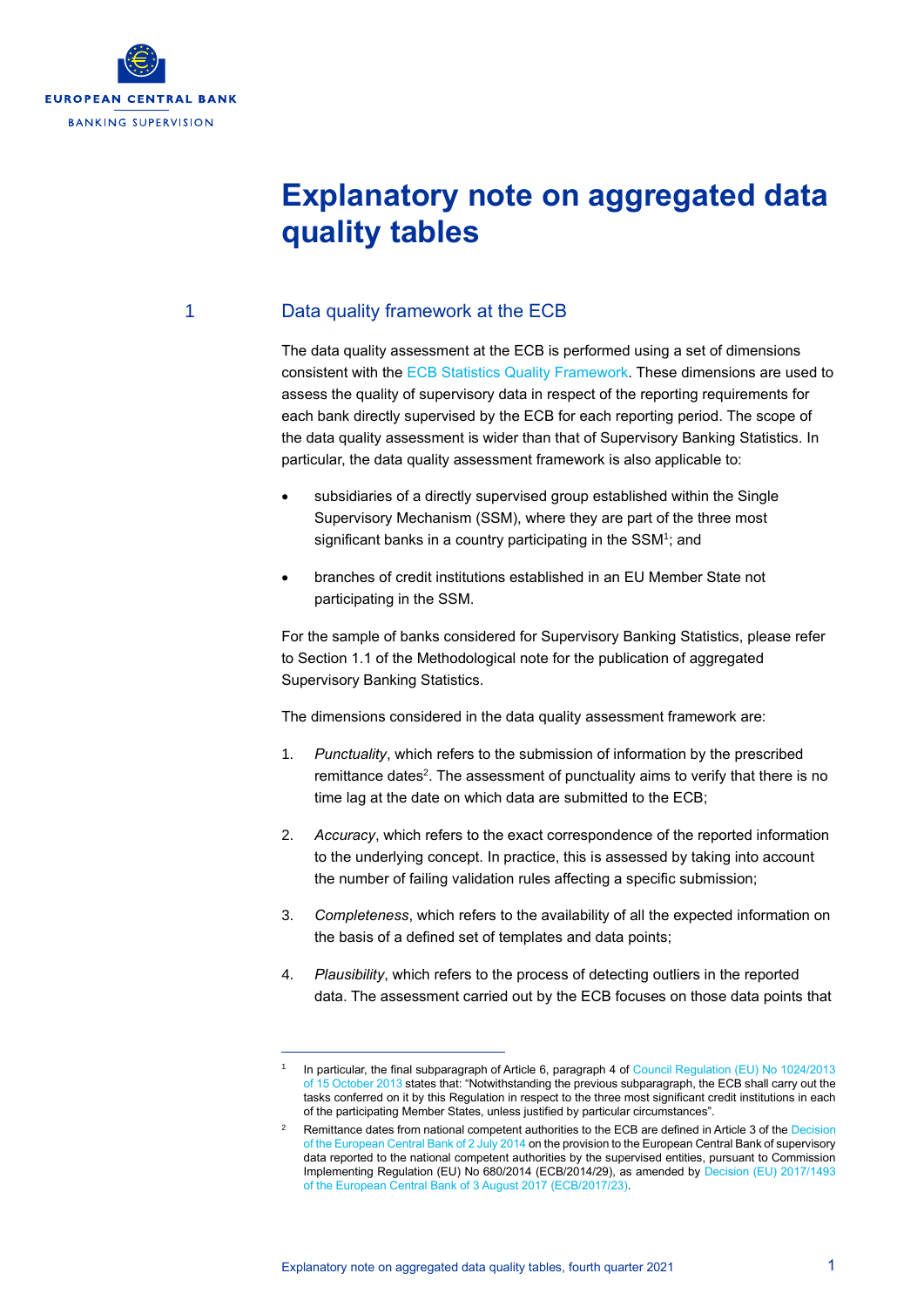present extreme values that are a possible consequence of errors in the compilation of the reporting obligations.

Each dimension is assessed against a set of metrics that are shown, at the aggregate level, in the Data Quality Tables. Relevant supervisory reporting events are included in the publication, where they provide additional information that may be used to interpret the metrics disclosed.

## 2 Aggregated Data Quality Indicators

The ECB also produces a set of Data Quality Indicators (DQIs) which summarise and assess, at each reference period, compliance of the banks directly supervised by the ECB with the reporting obligations laid down in Commission Implementing Regulation (EU) No 680/2014 and in the Decision of the European Central Bank of 2 July 2014 (ECB/2014/29), as amended. Compliance is measured at report level, alongside other templates that are part of the ECB ad hoc data collections within the scope of the Supervisory Review and Evaluation Process (SREP).

The reports of the regular supervisory reporting accounted for in the DQIs are COREP, Large Exposures, Liquidity Coverage Ratio (LCR), Net Stable Funding Ratio, FINREP, Asset Encumbrance and Additional Liquidity Monitoring. However, only some of these, namely COREP, LCR and FINREP, are used in the computation of the figures reported in Supervisory Banking Statistics.

Compliance of supervised institutions is assessed with respect to each report submitted, on the basis of punctuality, accuracy and completeness. Plausibility is not included in the computation of the DQIs because this dimension is used by the ECB to challenge banks over the values they have submitted. As such, it does not necessarily reflect compliance with the reporting requirements.

Compliance is measured on a scale ranging from 1 to 4, in line with the SREP scoring system. Specifically:

- a score of 1 or 2 represents overall good compliance, meaning that the bank has no or few delays in reporting, no or few reporting errors, and no or little missing information. Full compliance with regulatory reporting obligations is marked with a score of 1;
- a score of 3 or 4 means that the bank has a number of reporting compliance issues that need to be addressed without undue delay.

DQIs are produced per entity and per reference period, both at the levels of dimension and overall data quality.

The individual DQIs are shared with the supervisors and facilitate discussions of specific data quality issues, if any, vis-à-vis the supervised institutions. In addition, the scores are included in the SREP assessment as part of the "Risk Infrastructure, Data and Reporting" chapter of the "Governance" element of the SREP. Supervisors share, at their discretion, a bank's individual DQI, which is expressed through a DQI